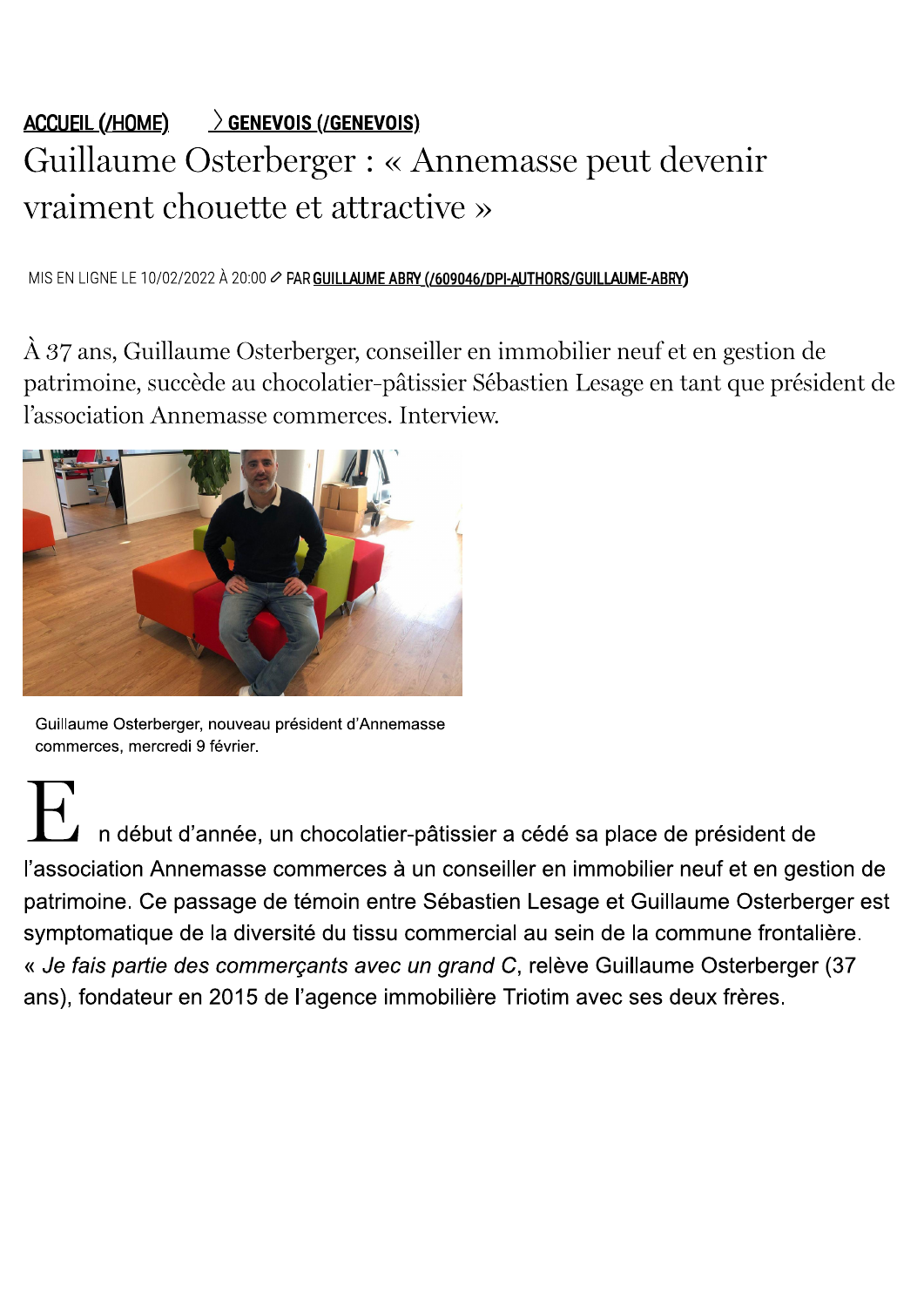

On oublie souvent d'intégrer les artisans et les professions libérales. J'en rigole souvent en disant que je suis de l'autre côté du périph'. En plus, je suis à l'étage (au 15 avenue Émile-Zola) et je n'ai donc pas pignon sur rue. » Le voici pourtant à présent porte-parole des commercants annemassiens.

#### Dans quelles circonstances avez-vous rejoint l'association Annemasse commerces ?

C'était en 2017. J'avais été invité à un JAC (Jeudi apéro commerçants), événement qui a lieu le premier jeudi du mois dans un commerce à chaque fois différent. Il y avait 20 à 25 participants et ce n'était pas assez structuré. Je me suis rapidement occupé de l'organisation des JAC. Cela a duré trois ans, jusqu'à la crise sanitaire. Cet événement mensuel est un vrai moyen d'échanger entre commerçants et de rendre des comptes sur les avancées réalisées par l'association.

#### Qu'est-ce qui vous a décidé à prendre la présidence d'Annemasse commerces ?

J'ai été durant trois ans vice-président de l'association. J'ai successivement épaulé au quotidien Sébastien Haas (2019) puis Sébastien Lesage (2020-2021). Il m'a semblé logique de prendre leur suite. Je m'investissais déjà beaucoup dans l'association, par exemple, l'an dernier, pour la première édition en septembre du Léman blues festival, un événement gratuit appelé à connaître une réussite durable. Plus largement, nous devons mettre l'accent sur les animations. Un loto commerçant au complexe Martin-Luther-King aura notamment lieu.

Quels vont être vos chevaux de bataille au cours de votre année de présidence ?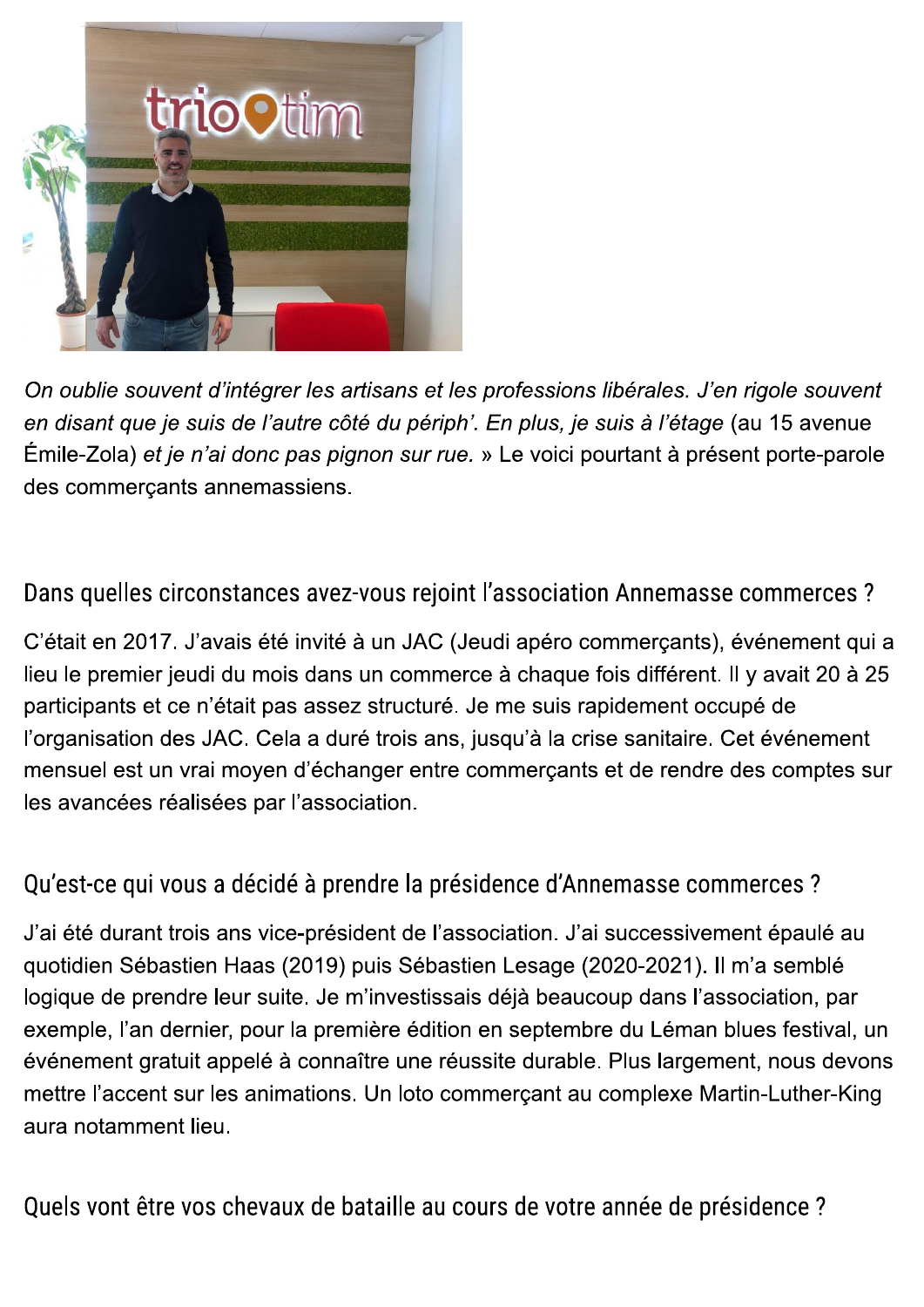L'objectif principal est de rendre Annemasse plus attractive et de faire venir les clients. Je viens d'Annecy (il habite à Seynod, NDLR) et plein de copains m'ont dit : «Mais qu'est-ce que tu vas faire à Annemasse ?» Même si elle a eu mauvaise presse et qu'il y a encore des choses à peaufiner, je crois en cette ville, qui peut devenir vraiment chouette et attractive. Il y a déjà plein d'initiatives formidables, comme le Comedy club le jeudi soir au Café Ernesto de Pierre Pomarico. De plus, dès qu'une boutique se libère, elle est reprise immédiatement, à part aux entrées de ville, pas dynamiques. Le monde du commerce est en souffrance mais ici, notre privilège est notre position, aux portes de Genève et au carrefour du Genevois, du Chablais et du bassin annécien. Au niveau du nombre d'adhérents à l'association, nous aimerions retrouver le niveau d'avant-Covid, soit une centaine contre 60 à 70 actuellement.

## Après deux ans de crise sanitaire, quel est l'état d'esprit des commerçants annemassiens?

Pour certains, ce fut le coup de grâce, après les longs travaux du tram et du CEVA, qui ont été lourds à porter pour les commerçants. L'impact a parfois pu être négatif mais il faut avoir une vision à long terme. Toutes ces personnes qui peuvent venir à Annemasse en train, en tram, en BHNS (Bus à haut niveau de service) ou par la voie verte sont une aubaine pour les commercants. On sort d'une période morose mais il faut arrêter de ressasser et aller de l'avant. Je suis quelqu'un de positif.

Les relations avec Côté Annemasse, l'office du commerce réunissant des professionnels du cœur de l'agglomération (Annemasse, Ambilly et Gaillard) n'ont pas toujours été faciles : comment faire pour les apaiser ?

Il faut qu'on dialogue, qu'on avance main dans la main. Nous devons mettre de côté l'ego de chacun. Le principal est qu'il y ait des animations. Peu importe qui les porte.

**LIRE AUSSI** 

```
Annemasse Agglo: la Maison du commerce tient-elle ses promesses
(https://www.lemessager.fr/31729/article/2021-10-18/annemasse-agglo-la-maison-du-
commerce-tient-elle-ses-promesses)
```
« On ne doit plus entendre que le stationnement est trop cher »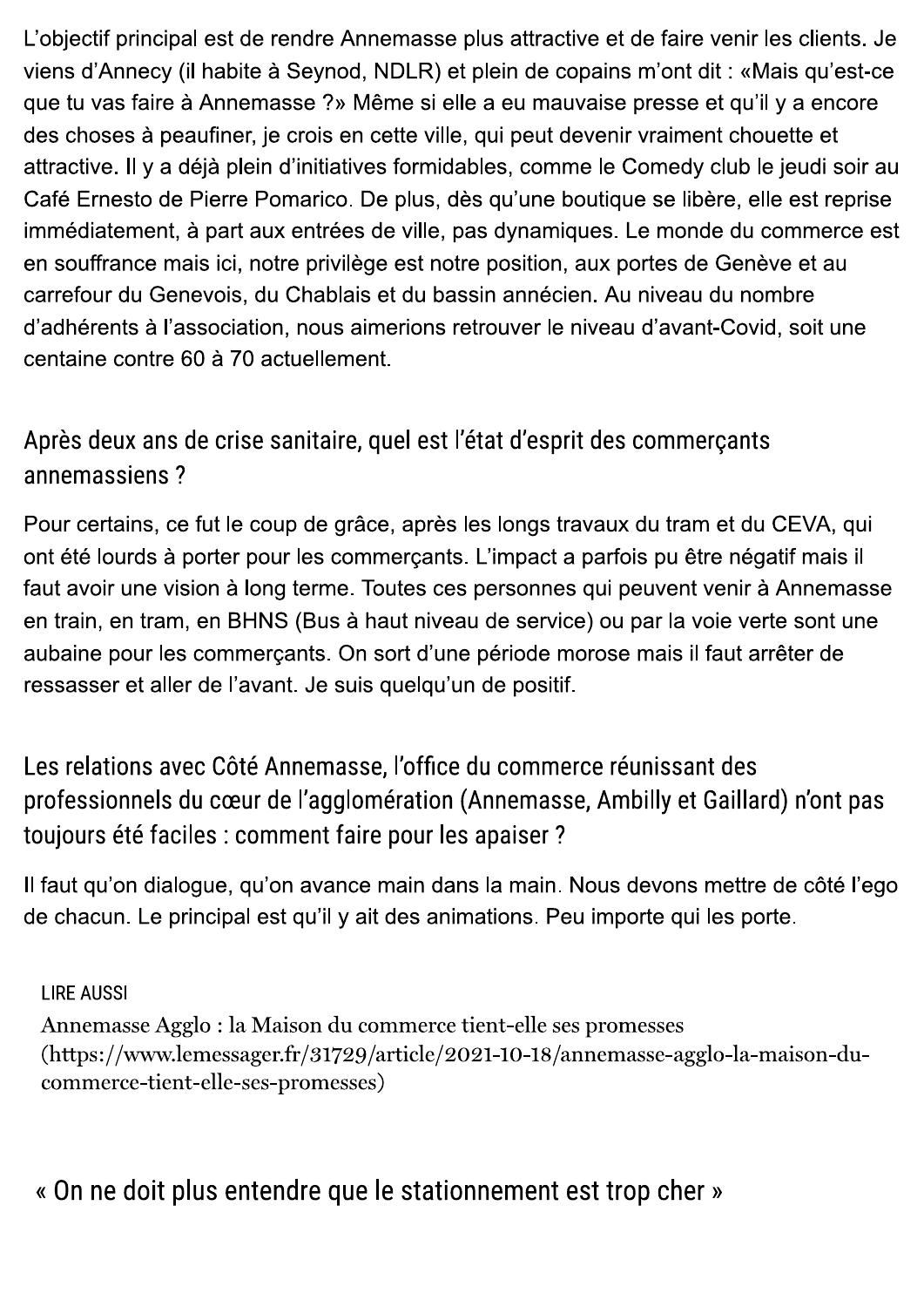Quel regard portez-vous sur l'extension de la piétonnisation et sur celle du tram dans les années à venir ?

Je trouve chouettes ces villes avec de vrais espaces piétonnisés. Par exemple, rue de la République à Lyon, il y a tout le temps du monde. Demain, on pourra prendre du plaisir en flânant à Annemasse, notamment rue du Commerce, où les voitures ne pourront plus circuler.

**LIRE AUSSI** 

Extension de la piétonnisation à Annemasse : habitants et commerçants en redeman (https://www.lemessager.fr/31356/article/2021-10-07/extension-de-lapietonnisation-annemasse-habitants-et-commercants-en-redemandent)

Il a pu y avoir des désaccords sur la piétonnisation mais encore une fois, le but est de rendre la ville attractive. À l'heure actuelle, peu de restaurants ont de grandes et belles terrasses. Dans quelques années, ce sera possible. Tout va dans le bon sens. Cela demande de la patience mais c'est un pari gagnant.

Concernant le stationnement, comment expliquez-vous que les tickets offrant une heure gratuite (financés à hauteur de 50 centimes par la Ville et les commerçants ; la SAGS prenant en charge le reste, NDLR) restent encore peu utilisés ?